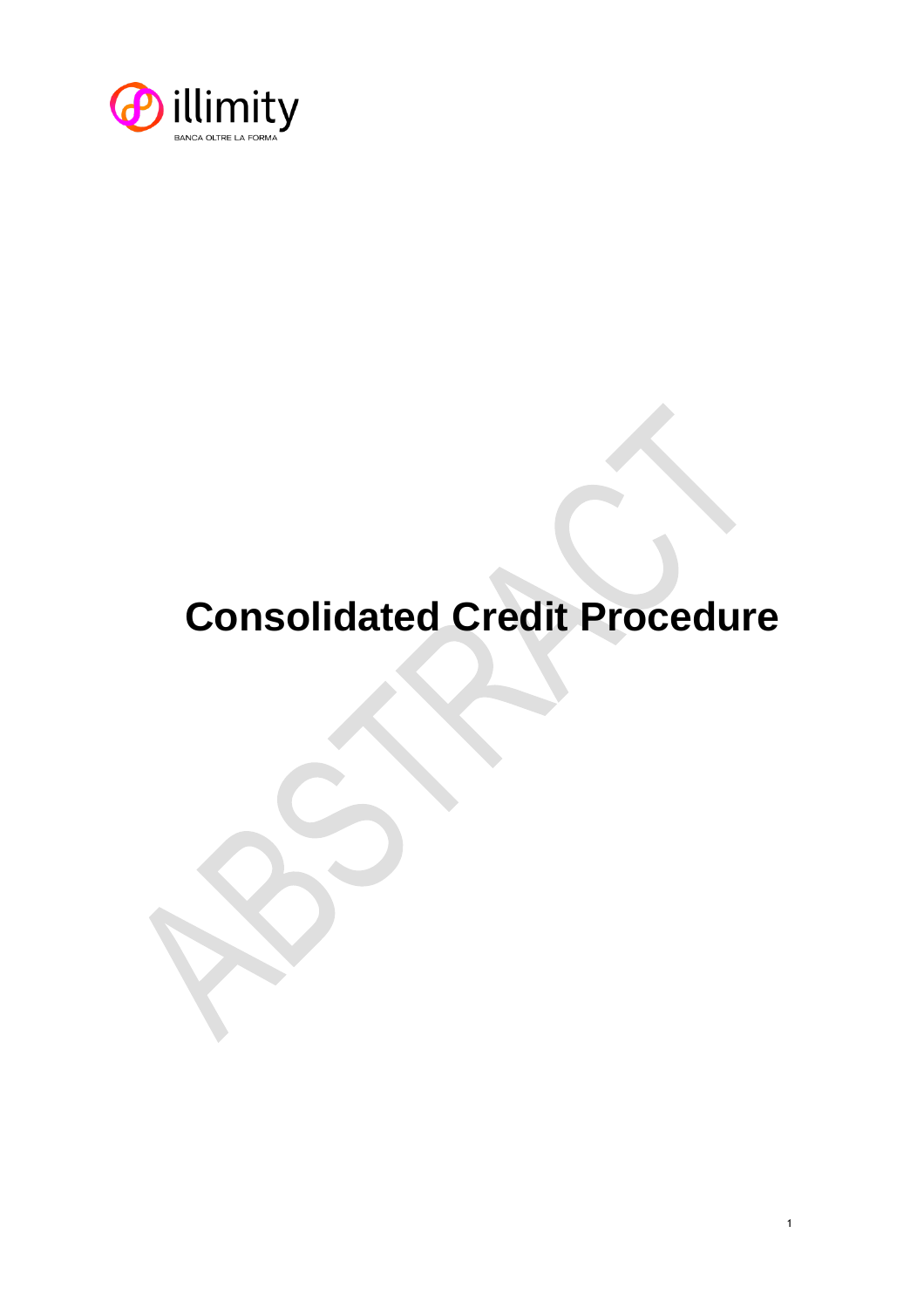

## **1. PURPOSE AND SCOPE OF APPLICATION**

The purpose of this document is to determine and govern the activities and processes regarding credit activity in the Growth Credit Division, the Distressed Credit Division and the Bank's key businesses.

This procedure is adopted in compliance with the principles of transparency, objectivity and traceability of the activities set forth in Legislative Decree no. 231/2001 (as amended) and contained in the Organisation, Management and Control Model adopted by the Bank.

The guidelines described in this document are applicable to all the entities of the illimity Banking Group that are under the management and coordination of the Parent Company illimity Bank S.p.A., to the extent relevant to those entities and on the basis of the nature of the activity performed by the individual subsidiary.

## **2. SUSTAINABILITY ASSESSMENT**

When assessing the investment opportunities<sup>1</sup> identified by the various Business Structures of the Growth Credit and Distressed Credit Divisions, a check must be performed for consistency with the strategic guidelines for sustainability formalised in the Group's Strategic Plan.

Among the items the Bank takes into consideration, the following are noted in addition to assessments of credit strategies and the creditworthiness of the counterparty:

- the characteristics of the economic sector to which the company belongs and the consistency of its current and prospective technological profiles with respect to the transition towards a "low carbon economy" regime;
- the existence and valorisation of items connected with developments in the circular economy;
- the ESG (Environment, Social, Governance) rating issued by external, independent parties;
- ISO certifications (e.g. certifying the adoption of an environmental and social management system);
- any other key information that may be obtained from the counterparty's Non-Financial Report, if available;
- the potential reputational impact of the profiles just identified.

Suppliers are required to provide ESG ratings at the preliminary stage for every investment opportunity relating to live positions (performing loans and going concern UTP loans for which the Turnaround and Special Situations RE and Energy Distressed Credit business lines are responsible), where possible on the basis of the status of negotiations and existing relationships with the debtor. In the case of low or very low ratings regarding ESG as a whole or one or more of its individual components (Environment, Social, Governance), the feasibility of the operation is subject to the submission of an action plan, drawn up and agreed with the borrower and designed to implement the measures needed to adequately address the weaknesses encountered over a reasonable timescale. In this case a process is activated to monitor the action plan and prepare a report on its implementation and the relative repercussions on future revisions of the ESG ratings, this to be presented to the corporate bodies on at least a six-monthly basis.

The extent of the detail and depth of the process for collecting and analysing these items of information depends on the size of the operation, also with respect to the ESG profiles that are affected the most.

<sup>1</sup> Excluding the purchase of portfolios.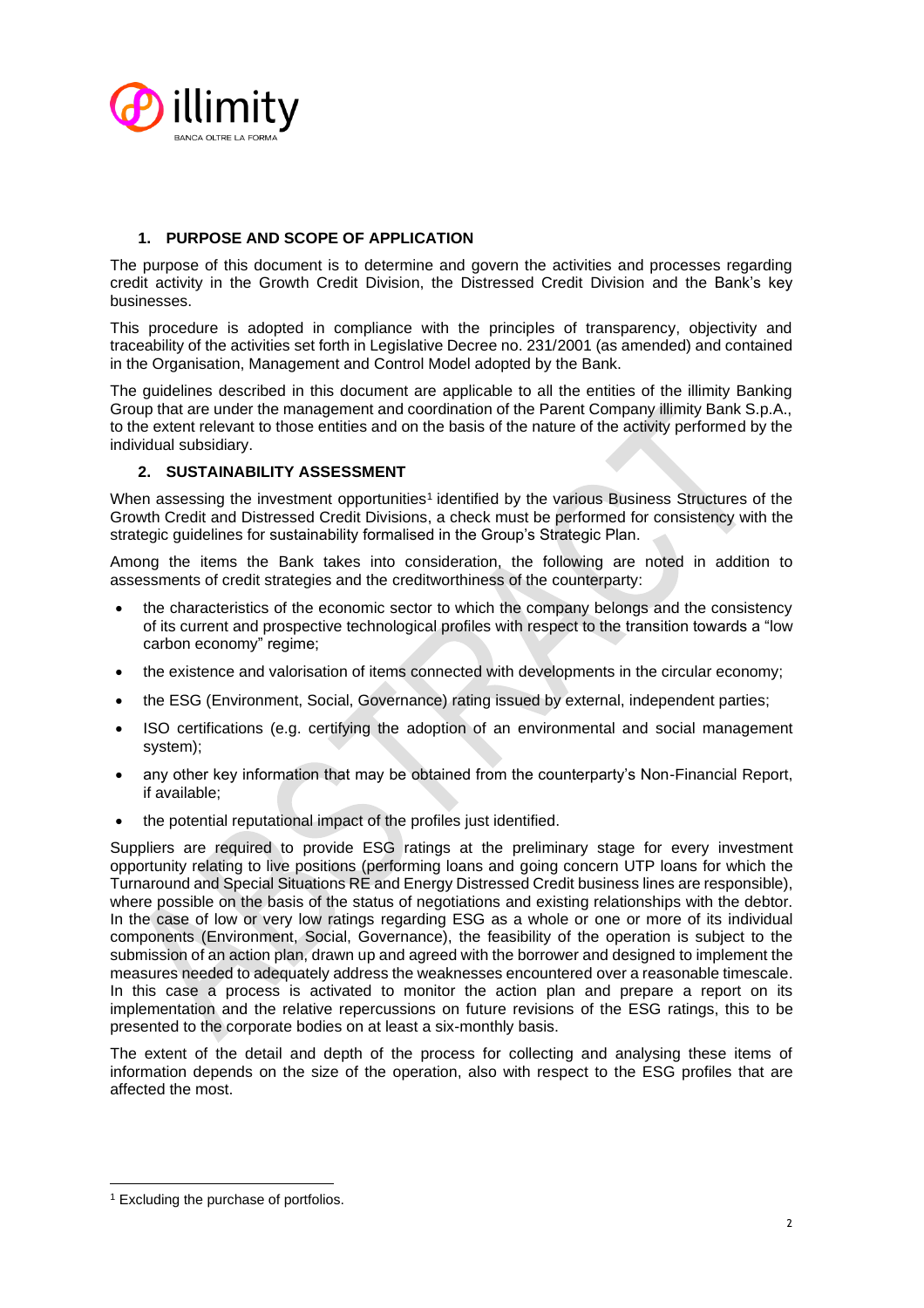

The results of the analyses and the relative supporting documentation are sent to the CLO Structure and become an integral part of the set of preliminary information prepared to support the assessments made by the Bank's decision-making bodies.

## **3. EXCLUDED SECTORS**

The Bank operates in full compliance with the legality principle and accordingly to the best of its knowledge and belief does not finance or make investments in counterparties that are directly or indirectly involved in activities that do not comply with the laws of the Republic of Italy or the European Union.

In addition, given the United Nations principles on the approach to doing business and human rights and consistent with the Bank's strategic orientations and guidelines as expressed in its credit strategies, excluding portfolios and individual positions managed from a gone concern standpoint, the Business Growth Credit and Distressed Credit Structures do not lend to the following kinds of counterparty:

- political parties;
- companies producing or selling:
	- $\circ$  weapons of war and/or "controversial" weapons, meaning those that can wound in an indiscriminate and disproportionate manner and/or their essential components or technologies and the services dedicated to them, which fall within the scope of current international conventions and treaties (e.g. the Ottawa Convention on anti-personnel mines, the Oslo Convention on cluster munitions, the Convention on biological weapons and toxins, the Convention on Chemical Weapons, the Treaty on the Non-Proliferation of Nuclear Weapons, the UN Arms Trade Treaty);
	- $\circ$  equipment and other items whose exportation is prohibited pursuant to current European Union legislation (Council Regulation (EC) No 1236/2005 as amended<sup>2</sup>);
	- o common firearms;
	- $\circ$  defence and security equipment intended for non-government entities outside the OECD countries and/or private or state counterparties involved in embargo violations (UN, EU, US, etc.);
- companies working in the production and/or sale of tobacco;
- those with activities associated with gambling, betting and similar;
- those with activities associated with the production and distribution of pornographic material;
- those with activities significantly deteriorating the environment or natural resources, such as:
	- o power stations fired by coal and/or fuel oil and the respective sector;
	- o gas and oil from non-conventional sources (e.g. shale gas and tight oil from fracking) and the respective sector;
	- o the production and/or sale of asbestos fibre and/or products containing PCBs (polychlorinated biphenyls);
	- $\circ$  the production, sale and/or use of drift nets for fishing ("trawling") (passive barrier nets);
	- $\circ$  the production of palm oil in the absence of Roundtable on Sustainable Palm Oil (RSPO) certification or compliance with the sector practices fostered by the RSPO.

Loans may be made to counterparties operating in sectors with significant environmental impact in cases where the Bank's support is directed at the conversion of production to green models and/or the improvement of the sustainability profiles of such activities.

<sup>2</sup> Commission Implementing Regulation (EU) No 775/2014 amending Council Regulation (EC) No 1236/2005.